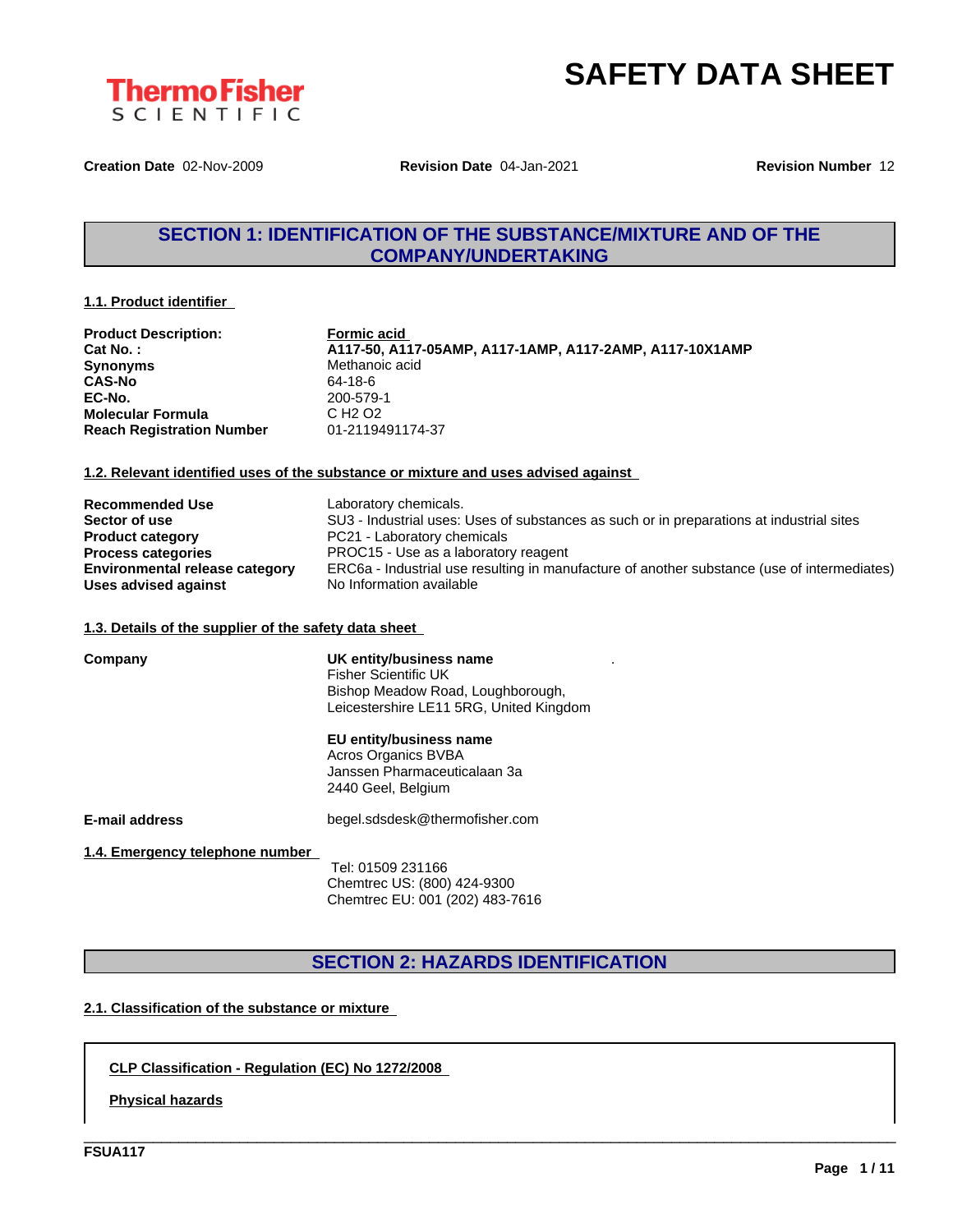$\_$  ,  $\_$  ,  $\_$  ,  $\_$  ,  $\_$  ,  $\_$  ,  $\_$  ,  $\_$  ,  $\_$  ,  $\_$  ,  $\_$  ,  $\_$  ,  $\_$  ,  $\_$  ,  $\_$  ,  $\_$  ,  $\_$  ,  $\_$  ,  $\_$  ,  $\_$  ,  $\_$  ,  $\_$  ,  $\_$  ,  $\_$  ,  $\_$  ,  $\_$  ,  $\_$  ,  $\_$  ,  $\_$  ,  $\_$  ,  $\_$  ,  $\_$  ,  $\_$  ,  $\_$  ,  $\_$  ,  $\_$  ,  $\_$  ,

**Formic acid Revision Date** 04-Jan-2021

#### Flammable liquids Category 3 (H226)

#### **Health hazards**

Acute oral toxicity Category 4 (H302) Acute Inhalation Toxicity - Vapors Category 3 (H331) Skin Corrosion/Irritation Category 1 A (H314) Serious Eye Damage/Eye Irritation **Category 1 (H318)** Category 1 (H318)

#### **Environmental hazards**

Based on available data, the classification criteria are not met

*Full text of Hazard Statements: see section 16*

#### **2.2. Label elements**



**Signal Word Danger**

#### **Hazard Statements**

H226 - Flammable liquid and vapor H302 - Harmful if swallowed H314 - Causes severe skin burns and eye damage H331 - Toxic if inhaled EUH071 - Corrosive to the respiratory tract

#### **Precautionary Statements**

P280 - Wear protective gloves/protective clothing/eye protection/face protection

P301 + P330 + P331 - IF SWALLOWED: Rinse mouth. Do NOT induce vomiting

P305 + P351 + P338 - IF IN EYES: Rinse cautiously with water for several minutes. Remove contact lenses, if present and easy to do. Continue rinsing

P310 - Immediately call a POISON CENTER or doctor/physician

P303 + P361 + P353 - IF ON SKIN (or hair): Take off immediately all contaminated clothing. Rinse skin with water or shower P210 - Keep away from heat, hot surfaces, sparks, open flames and other ignition sources. No smoking

### **2.3. Other hazards**

Substance is not considered persistent, bioaccumulative and toxic (PBT) / very persistent and very bioaccumulative (vPvB) Lachrymator (substance which increases the flow of tears)

### **SECTION 3: COMPOSITION/INFORMATION ON INGREDIENTS**

#### **3.1. Substances**

| Component   | <b>CAS-No</b> | EC-No.    | Weight % | CLP Classification - Regulation (EC) No<br>1272/2008 |
|-------------|---------------|-----------|----------|------------------------------------------------------|
| Formic acid | 64-18-6       | 200-579-1 | >95      | . Lia. 3 (H226)<br>$F$ lam.                          |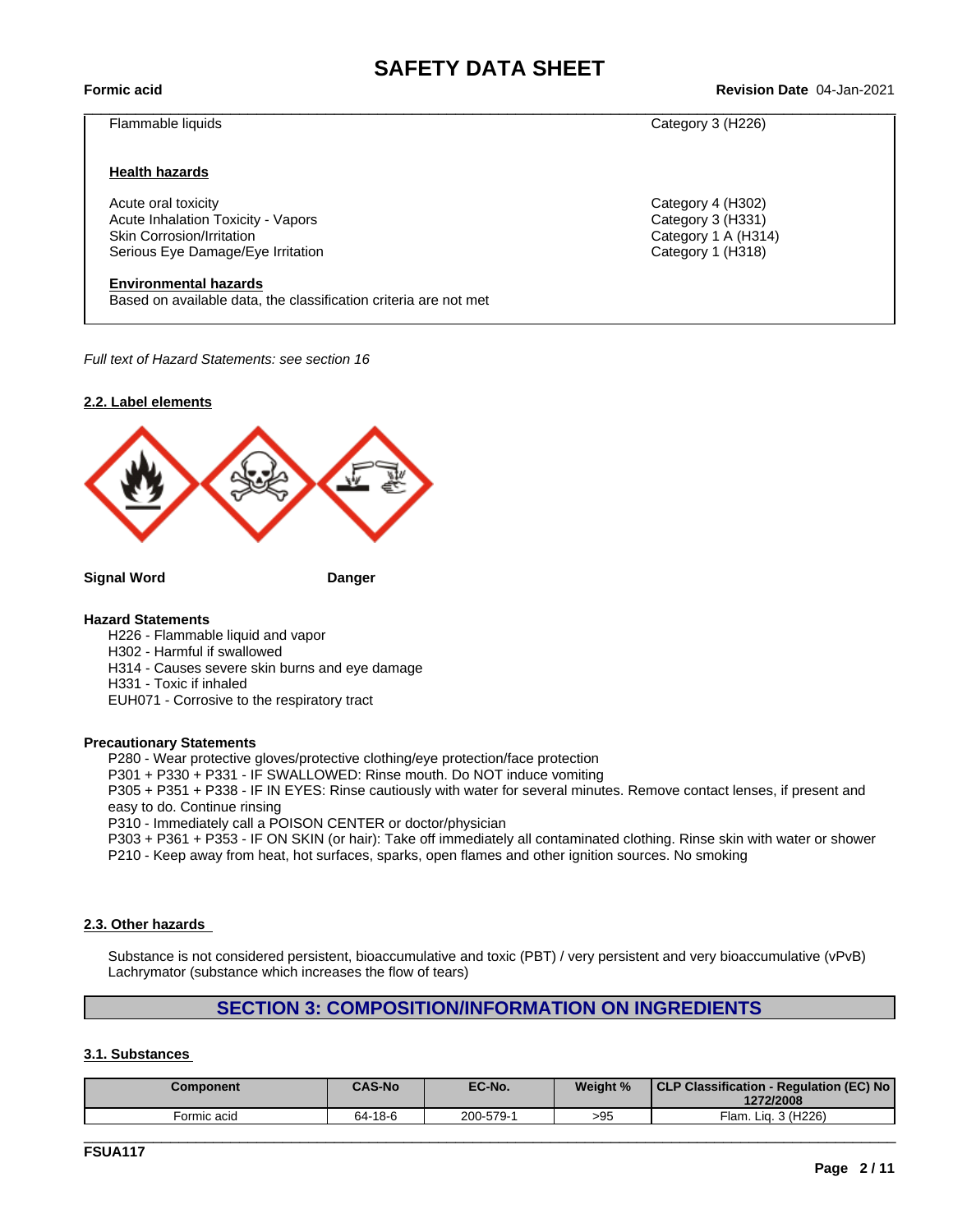#### **Formic acid Revision Date** 04-Jan-2021

| Acute Tox. 4 (H302)<br>Skin Corr. 1A (H314) |
|---------------------------------------------|
| Eye Dam. 1 (H318)                           |
| Acute Tox. 3 (H331)<br><b>EUH071</b>        |

| Component   | <b>Specific concentration limits</b><br>(SCL's)                                                                            | <b>M-Factor</b> | <b>Component notes</b> |
|-------------|----------------------------------------------------------------------------------------------------------------------------|-----------------|------------------------|
| Formic acid | Skin Corr. 1A: C>=90%<br>Skin Corr. 1B :: 10%<=C<90%<br>Skin Irrit. 2 :: 2% <= C < 10%<br>Eve Irrit. $2::2\% < = C < 10\%$ |                 |                        |

| <b>Reach Registration Number</b> | 01-2119491174-37 |
|----------------------------------|------------------|

*Full text of Hazard Statements: see section 16*

### **SECTION 4: FIRST AID MEASURES**

#### **4.1. Description of first aid measures**

| <b>General Advice</b>                                            | Immediate medical attention is required. Show this safety data sheet to the doctor in<br>attendance.                                                                                                                                                                                                                                    |
|------------------------------------------------------------------|-----------------------------------------------------------------------------------------------------------------------------------------------------------------------------------------------------------------------------------------------------------------------------------------------------------------------------------------|
| <b>Eye Contact</b>                                               | In the case of contact with eyes, rinse immediately with plenty of water and seek medical<br>advice.                                                                                                                                                                                                                                    |
| <b>Skin Contact</b>                                              | Wash off immediately with plenty of water for at least 15 minutes. Immediate medical<br>attention is required.                                                                                                                                                                                                                          |
| Ingestion                                                        | Do NOT induce vomiting. Call a physician or poison control center immediately.                                                                                                                                                                                                                                                          |
| <b>Inhalation</b>                                                | Do not use mouth-to-mouth method if victim ingested or inhaled the substance; give<br>artificial respiration with the aid of a pocket mask equipped with a one-way valve or other<br>proper respiratory medical device. Remove to fresh air. Immediate medical attention is<br>required. If not breathing, give artificial respiration. |
| Self-Protection of the First Aider                               | Ensure that medical personnel are aware of the material(s) involved, take precautions to<br>protect themselves and prevent spread of contamination.                                                                                                                                                                                     |
| 4.2. Most important symptoms and effects, both acute and delayed |                                                                                                                                                                                                                                                                                                                                         |

Difficulty in breathing. Causes burns by all exposure routes. Symptoms of overexposure may be headache, dizziness, tiredness, nausea and vomiting: Product is a corrosive material. Use of gastric lavage or emesis is contraindicated. Possible perforation of stomach or esophagus should be investigated: Ingestion causes severe swelling, severe damage to the delicate tissue and danger of perforation

\_\_\_\_\_\_\_\_\_\_\_\_\_\_\_\_\_\_\_\_\_\_\_\_\_\_\_\_\_\_\_\_\_\_\_\_\_\_\_\_\_\_\_\_\_\_\_\_\_\_\_\_\_\_\_\_\_\_\_\_\_\_\_\_\_\_\_\_\_\_\_\_\_\_\_\_\_\_\_\_\_\_\_\_\_\_\_\_\_\_\_\_\_\_

#### **4.3. Indication of any immediate medical attention and special treatment needed**

**Notes to Physician** Treat symptomatically.

### **SECTION 5: FIREFIGHTING MEASURES**

### **5.1. Extinguishing media**

#### **Suitable Extinguishing Media**

Water spray, carbon dioxide (CO2), dry chemical, alcohol-resistant foam. Water mist may be used to cool closed containers.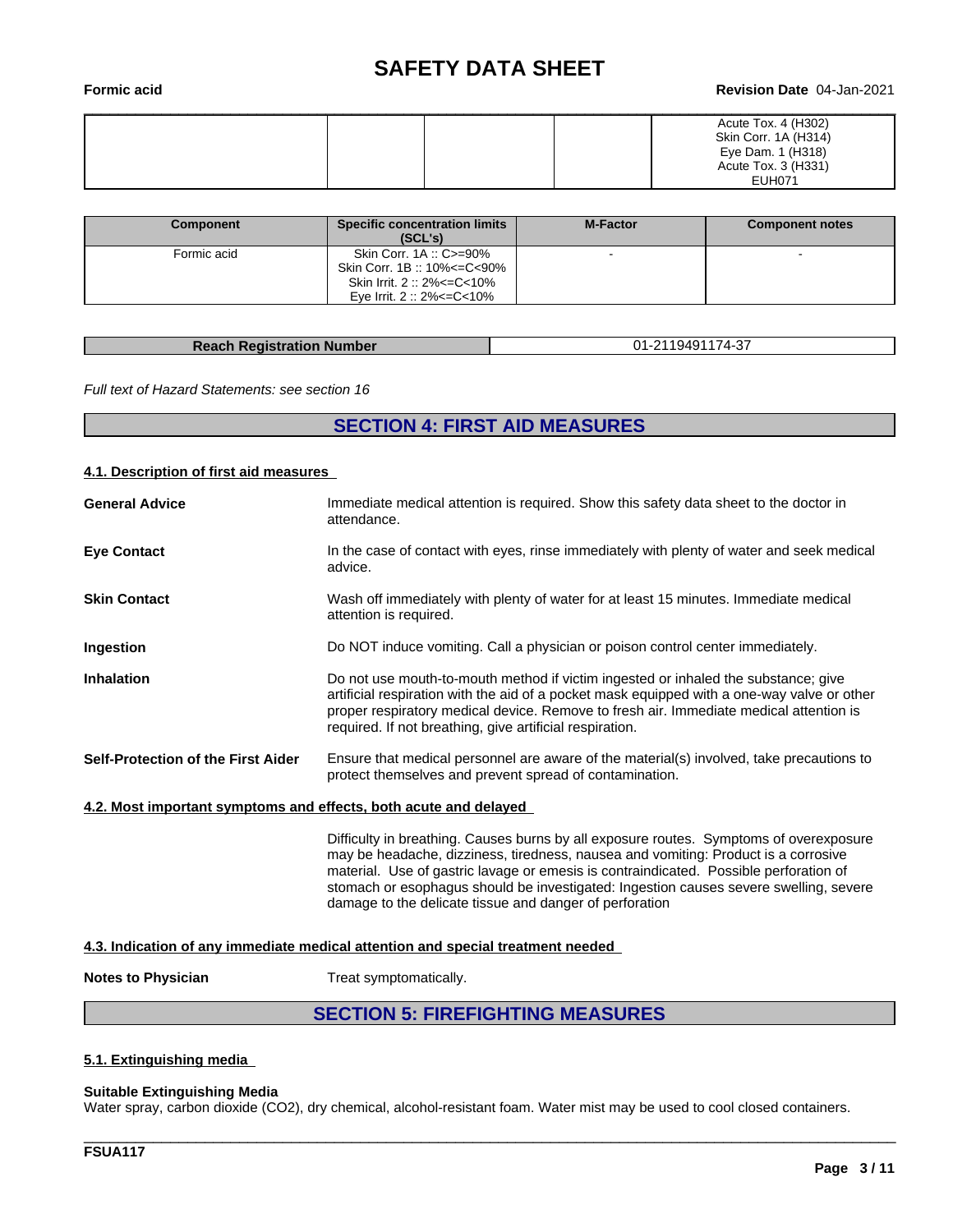$\_$  ,  $\_$  ,  $\_$  ,  $\_$  ,  $\_$  ,  $\_$  ,  $\_$  ,  $\_$  ,  $\_$  ,  $\_$  ,  $\_$  ,  $\_$  ,  $\_$  ,  $\_$  ,  $\_$  ,  $\_$  ,  $\_$  ,  $\_$  ,  $\_$  ,  $\_$  ,  $\_$  ,  $\_$  ,  $\_$  ,  $\_$  ,  $\_$  ,  $\_$  ,  $\_$  ,  $\_$  ,  $\_$  ,  $\_$  ,  $\_$  ,  $\_$  ,  $\_$  ,  $\_$  ,  $\_$  ,  $\_$  ,  $\_$  ,

### **Extinguishing media which must not be used for safety reasons**

No information available.

#### **5.2. Special hazards arising from the substance or mixture**

Thermal decomposition can lead to release of irritating gases and vapors. Flammable. Containers may explode when heated. Vapors may form explosive mixtures with air. Vapors may travel to source of ignition and flash back.

#### **Hazardous Combustion Products**

Carbon monoxide (CO), Carbon dioxide (CO<sub>2</sub>), Hydrogen, Thermal decomposition can lead to release of irritating gases and vapors.

#### **5.3. Advice for firefighters**

As in any fire, wear self-contained breathing apparatus pressure-demand, MSHA/NIOSH (approved or equivalent) and full protective gear. Thermal decomposition can lead to release of irritating gases and vapors.

### **SECTION 6: ACCIDENTAL RELEASE MEASURES**

#### **6.1. Personal precautions, protective equipment and emergency procedures**

Use personal protective equipment as required. Evacuate personnel to safe areas. Keep people away from and upwind of spill/leak. Ensure adequate ventilation. Remove all sources of ignition. Take precautionary measures against static discharges.

#### **6.2. Environmental precautions**

Should not be released into the environment. Do not flush into surface water or sanitary sewer system. See Section 12 for additional Ecological Information.

#### **6.3. Methods and material for containment and cleaning up**

Soak up with inert absorbent material. Keep in suitable, closed containers for disposal. Remove all sources of ignition. Use spark-proof tools and explosion-proof equipment.

#### **6.4. Reference to other sections**

Refer to protective measures listed in Sections 8 and 13.

### **SECTION 7: HANDLING AND STORAGE**

#### **7.1. Precautions for safe handling**

Use only under a chemical fume hood. Wear personal protective equipment/face protection. Do not get in eyes, on skin, or on clothing. Do not breathe mist/vapors/spray. Do not ingest. If swallowed then seek immediate medical assistance. Keep away from open flames, hot surfaces and sources of ignition. Use only non-sparking tools. Take precautionary measures against static discharges.

#### **Hygiene Measures**

Handle in accordance with good industrial hygiene and safety practice.

#### **7.2. Conditions for safe storage, including any incompatibilities**

Keep containers tightly closed in a dry, cool and well-ventilated place. Keep away from heat, sparks and flame. Corrosives area. Refrigerator/flammables. Containers should be vented periodically in order to overcome pressure buildup.

\_\_\_\_\_\_\_\_\_\_\_\_\_\_\_\_\_\_\_\_\_\_\_\_\_\_\_\_\_\_\_\_\_\_\_\_\_\_\_\_\_\_\_\_\_\_\_\_\_\_\_\_\_\_\_\_\_\_\_\_\_\_\_\_\_\_\_\_\_\_\_\_\_\_\_\_\_\_\_\_\_\_\_\_\_\_\_\_\_\_\_\_\_\_

#### **Technical Rules for Hazardous Substances (TRGS) 510 Storage Class (LGK) (Germany)** Class 3

**FSUA117**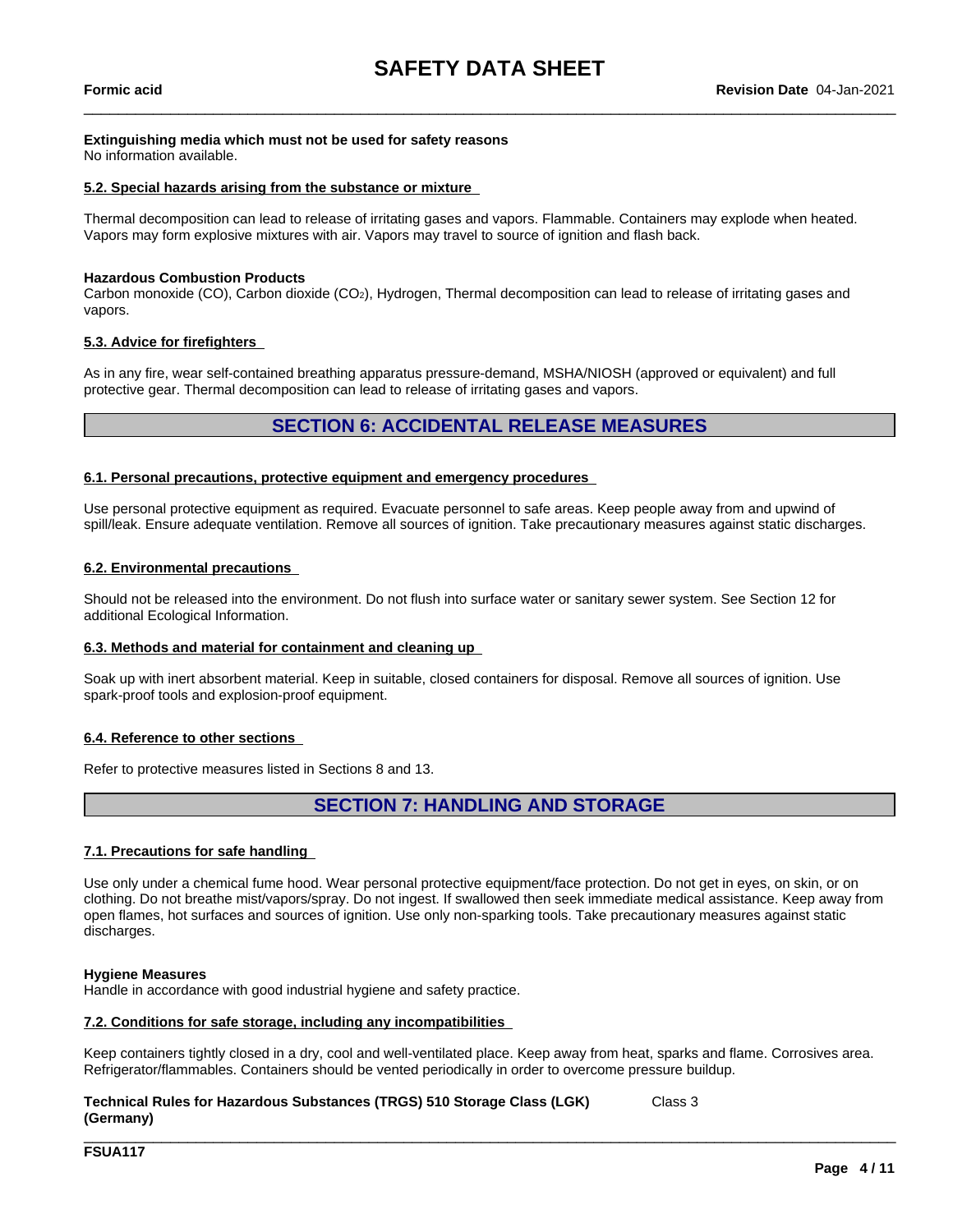$\_$  ,  $\_$  ,  $\_$  ,  $\_$  ,  $\_$  ,  $\_$  ,  $\_$  ,  $\_$  ,  $\_$  ,  $\_$  ,  $\_$  ,  $\_$  ,  $\_$  ,  $\_$  ,  $\_$  ,  $\_$  ,  $\_$  ,  $\_$  ,  $\_$  ,  $\_$  ,  $\_$  ,  $\_$  ,  $\_$  ,  $\_$  ,  $\_$  ,  $\_$  ,  $\_$  ,  $\_$  ,  $\_$  ,  $\_$  ,  $\_$  ,  $\_$  ,  $\_$  ,  $\_$  ,  $\_$  ,  $\_$  ,  $\_$  ,

### **7.3. Specific end use(s)**

Use in laboratories

# **SECTION 8: EXPOSURE CONTROLS/PERSONAL PROTECTION**

#### **8.1. Control parameters**

#### **Exposure limits**

List source(s): **EU** - Commission Directive (EU) 2019/1831 of 24 October 2019 establishing a fifth list ofindicative occupational exposure limit values pursuant to Council Directive 98/24/EC and amending Commission Directive 2000/39/EC UK - EH40/2005 Work Exposure Limits, Third edition. Published 2018. **IRE -** 2018 Code of Practice for the Chemical Agents Regulations, Schedule 1. Published by the Health and Safety Authority

| Component   | The United Kinadom                  | <b>European Union</b>                | <b>Ireland</b>                   |
|-------------|-------------------------------------|--------------------------------------|----------------------------------|
| Formic acid | STEL: 15 ppm 15 min                 | TWA: $5$ ppm $8$ hr                  | TWA: 5 ppm $8$ hr.               |
|             | STEL: 28.8 mg/m <sup>3</sup> 15 min | TWA: $9 \text{ mg/m}^3 8 \text{ hr}$ | TWA: $9 \text{ mg/m}^3$ 8 hr.    |
|             | TWA: $5$ ppm $8$ hr                 |                                      | STEL: 15 ppm 15 min              |
|             | TWA: 9.6 mg/m <sup>3</sup> 8 hr     |                                      | STEL: $27 \text{ ma/m}^3$ 15 min |

#### **Biological limit values**

This product, as supplied, does not contain any hazardous materials with biological limits established by the region specific regulatory bodies

#### **Monitoring methods**

BS EN 14042:2003 Title Identifier: Workplace atmospheres. Guide for the application and use of procedures for the assessment of exposure to chemical and biological agents.

MDHS70 General methods for sampling airborne gases and vapours

MDHS 88 Volatile organic compounds in air. Laboratory method using diffusive samplers, solvent desorption and gas chromatography

MDHS 96 Volatile organic compounds in air - Laboratory method using pumped solid sorbent tubes, solvent desorption and gas chromatography

#### **Derived No Effect Level (DNEL)** See table for values

| Route of exposure | Acute effects (local) | <b>Acute effects</b><br>(systemic) | <b>Chronic effects</b><br>(local) | <b>Chronic effects</b><br>(systemic) |
|-------------------|-----------------------|------------------------------------|-----------------------------------|--------------------------------------|
| Oral              |                       |                                    |                                   |                                      |
| Dermal            |                       |                                    |                                   |                                      |
| <b>Inhalation</b> | 19 ma/m $^3\,$        | 19 mg/m $3$                        | $9.5 \text{ ma/m}^3$              | $9.5 \text{ ma/m}^3$                 |

**Predicted No Effect Concentration** See values below. **(PNEC)**

| <b>Fresh water</b>           | $2 \text{ mg/l}$    |
|------------------------------|---------------------|
| <b>Fresh water sediment</b>  | 13.4 mg/kg          |
| <b>Marine water</b>          | $0.2$ mg/l          |
| <b>Marine water sediment</b> | $1.34$ mg/kg        |
| <b>Water Intermittent</b>    | 1 $mg/l$            |
| Microorganisms in sewage     | $7.2$ mg/l          |
| treatment                    |                     |
| Soil (Agriculture)           | $1.5 \text{ mg/kg}$ |

#### **8.2. Exposure controls**

#### **Engineering Measures**

Use only under a chemical fume hood. Ensure that eyewash stations and safety showers are close to the workstation location. Use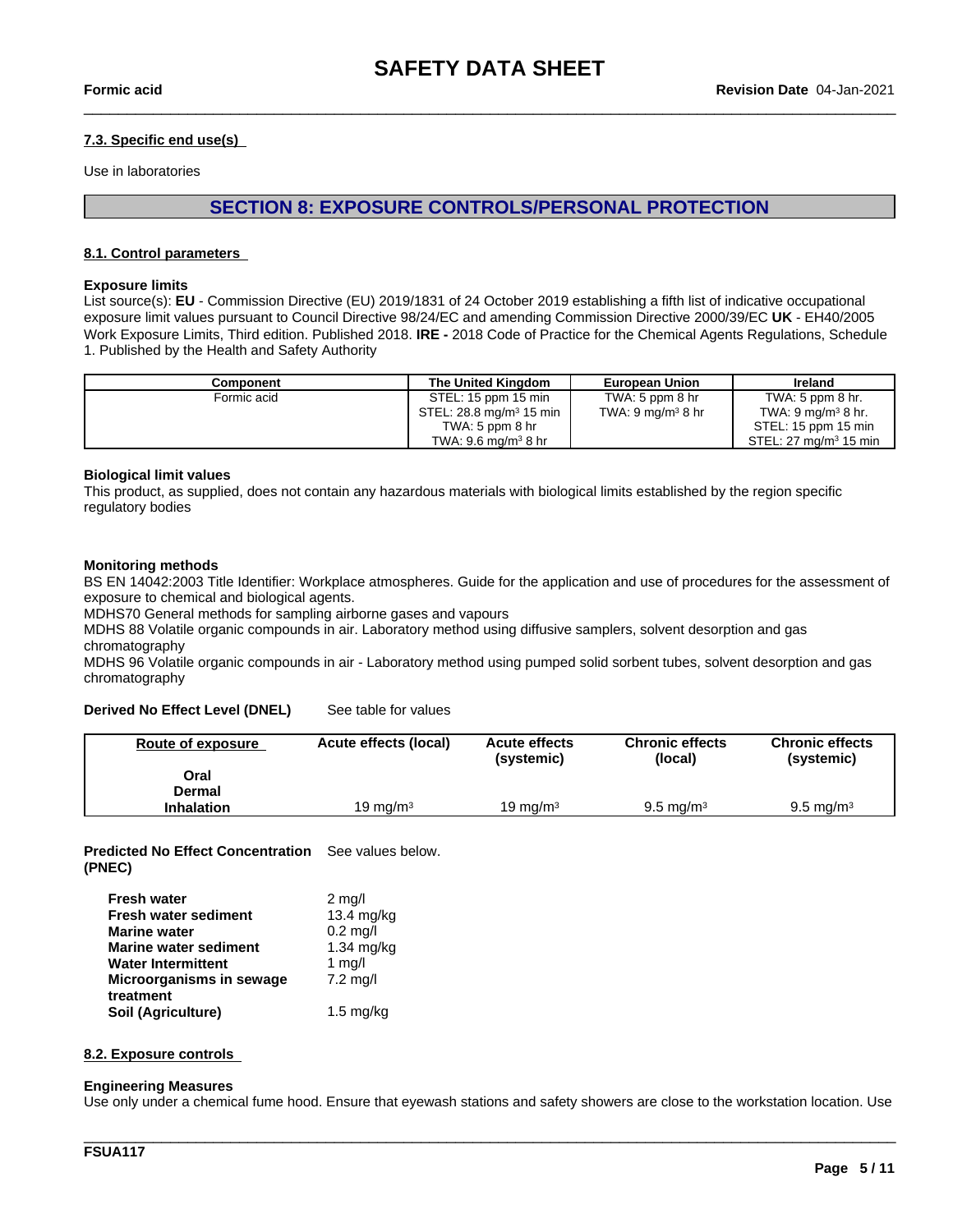$\_$  ,  $\_$  ,  $\_$  ,  $\_$  ,  $\_$  ,  $\_$  ,  $\_$  ,  $\_$  ,  $\_$  ,  $\_$  ,  $\_$  ,  $\_$  ,  $\_$  ,  $\_$  ,  $\_$  ,  $\_$  ,  $\_$  ,  $\_$  ,  $\_$  ,  $\_$  ,  $\_$  ,  $\_$  ,  $\_$  ,  $\_$  ,  $\_$  ,  $\_$  ,  $\_$  ,  $\_$  ,  $\_$  ,  $\_$  ,  $\_$  ,  $\_$  ,  $\_$  ,  $\_$  ,  $\_$  ,  $\_$  ,  $\_$  ,

explosion-proof electrical/ventilating/lighting/equipment. Ensure adequate ventilation, especially in confined areas. Wherever possible, engineering control measures such as the isolation or enclosure of the process, the introduction of process or equipment changes to minimise release or contact, and the use of properly designed ventilation systems, should be adopted to control hazardous materials at source

| Personal protective equipment |                        |                    |                                                                |
|-------------------------------|------------------------|--------------------|----------------------------------------------------------------|
|                               |                        |                    |                                                                |
| <b>Breakthrough time</b>      | <b>Glove thickness</b> | <b>EU standard</b> | Glove comments                                                 |
| > 480 minutes                 | $0.5$ mm               | Level 6            | As tested under EN374-3 Determination of                       |
| > 480 minutes                 | $0.7$ mm               | EN 374             | Resistance to Permeation by Chemicals                          |
|                               |                        | Protective gloves  | Face protection shield or Goggles (European standard - EN 166) |

**Skin and body protection** Chemical resistant apron. Boots. Chemical protection suit (EN 14605).

Inspect gloves before use.

Please observe the instructions regarding permeability and breakthrough time which are provided by the supplier of the gloves. (Refer to manufacturer/supplier for information)

Ensure gloves are suitable for the task: Chemical compatability, Dexterity, Operational conditions, User susceptibility, e.g. sensitisation effects, also take into consideration the specific local conditions under which the product is used, such as the danger of cuts, abrasion.

Remove gloves with care avoiding skin contamination.

| <b>Respiratory Protection</b>     | When workers are facing concentrations above the exposure limit they must use<br>appropriate certified respirators.                                          |
|-----------------------------------|--------------------------------------------------------------------------------------------------------------------------------------------------------------|
|                                   | To protect the wearer, respiratory protective equipment must be the correct fit and be used<br>and maintained properly                                       |
| Large scale/emergency use         | Use a NIOSH/MSHA or European Standard EN 136 approved respirator if exposure limits<br>are exceeded or if irritation or other symptoms are experienced       |
|                                   | <b>Recommended Filter type:</b> Particulates filter conforming to EN 143 Acid gases filter Type<br>E Yellow conforming to EN14387                            |
| <b>Small scale/Laboratory use</b> | Use a NIOSH/MSHA or European Standard EN 149:2001 approved respirator if exposure<br>limits are exceeded or if irritation or other symptoms are experienced. |
|                                   | <b>Recommended half mask:-</b> Valve filtering: EN405; or; Half mask: EN140; plus filter, EN<br>141                                                          |
|                                   | When RPE is used a face piece Fit Test should be conducted                                                                                                   |

**Environmental exposure controls** Prevent product from entering drains.

# **SECTION 9: PHYSICAL AND CHEMICAL PROPERTIES**

#### **9.1. Information on basic physical and chemical properties**

| <b>Physical State</b>            | Liquid            |                                      |
|----------------------------------|-------------------|--------------------------------------|
| Appearance                       | Colorless         |                                      |
| Odor                             | pungent           |                                      |
| <b>Odor Threshold</b>            | No data available |                                      |
| <b>Melting Point/Range</b>       | 8 °C / 46.4 °F    |                                      |
| <b>Softening Point</b>           | No data available |                                      |
| <b>Boiling Point/Range</b>       | 101 °C / 213.8 °F | @ 760 mmHq                           |
| Flammability (liquid)            | Flammable         | On basis of test data                |
| Flammability (solid,gas)         | Not applicable    | Liquid                               |
| <b>Explosion Limits</b>          | Lower 10 vol%     |                                      |
|                                  | Upper 57 vol%     |                                      |
| <b>Flash Point</b>               | 50 °C / 122 °F    | <b>Method -</b> No information avail |
| Autoignition Temperature         | 520 °C / 968 °F   |                                      |
| <b>Decomposition Temperature</b> | No data available |                                      |
|                                  |                   |                                      |

\_\_\_\_\_\_\_\_\_\_\_\_\_\_\_\_\_\_\_\_\_\_\_\_\_\_\_\_\_\_\_\_\_\_\_\_\_\_\_\_\_\_\_\_\_\_\_\_\_\_\_\_\_\_\_\_\_\_\_\_\_\_\_\_\_\_\_\_\_\_\_\_\_\_\_\_\_\_\_\_\_\_\_\_\_\_\_\_\_\_\_\_\_\_

**Method -** No information available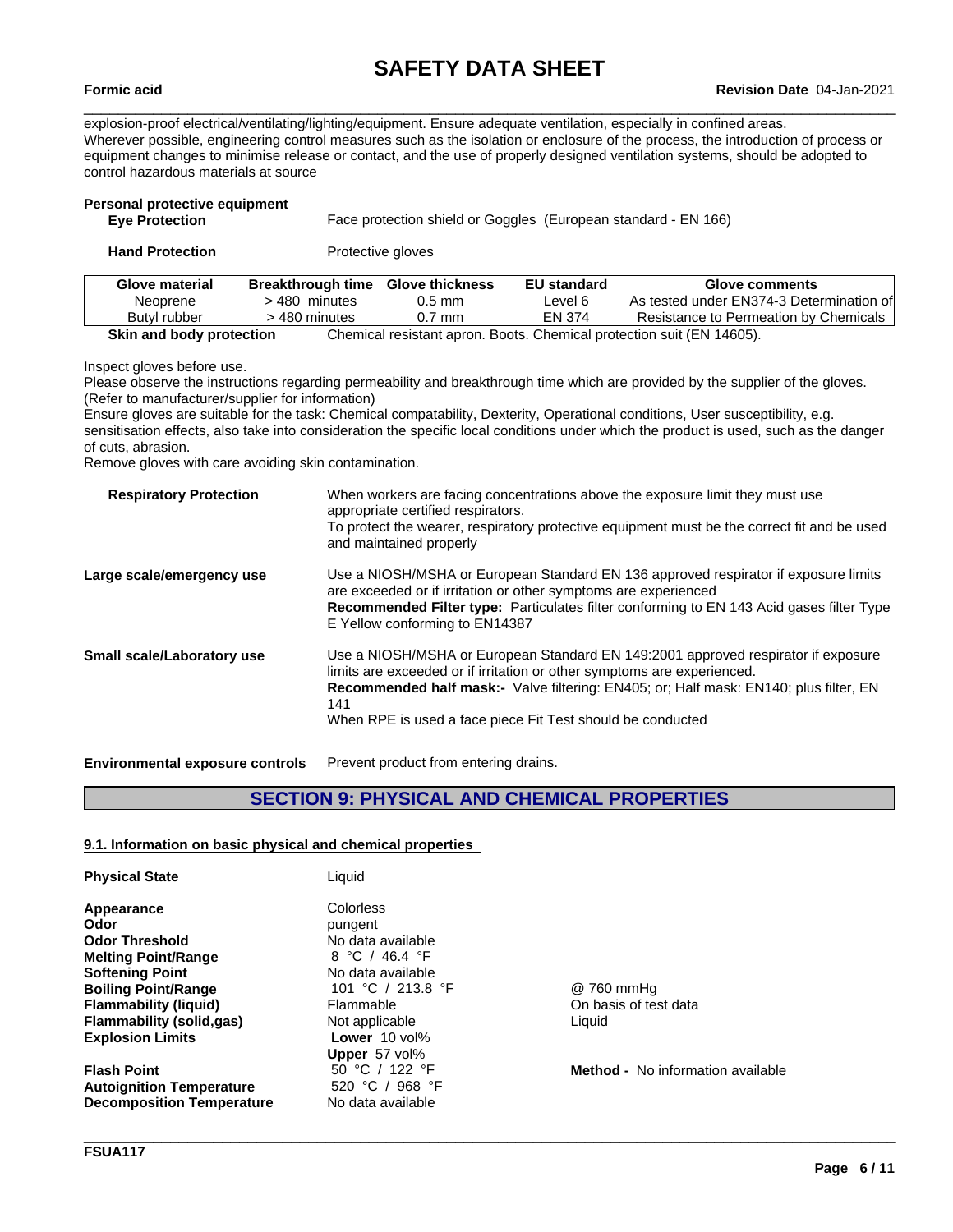**Formic acid Revision Date** 04-Jan-2021

| рH                                             | 2.1                                    | 10 g/L aq.sol |  |
|------------------------------------------------|----------------------------------------|---------------|--|
| <b>Viscosity</b>                               | 1.47 mPa.s @ 20 °C                     |               |  |
| <b>Water Solubility</b>                        | Miscible                               |               |  |
| Solubility in other solvents                   | No information available               |               |  |
| <b>Partition Coefficient (n-octanol/water)</b> |                                        |               |  |
| <b>Component</b>                               | log Pow                                |               |  |
| Formic acid                                    | $-0.54$                                |               |  |
| <b>Vapor Pressure</b>                          | 44 mbar @ 20 °C                        |               |  |
| Density / Specific Gravity                     | 1.220                                  |               |  |
| <b>Bulk Density</b>                            | Not applicable                         | Liquid        |  |
| <b>Vapor Density</b>                           | No data available                      | $(Air = 1.0)$ |  |
| <b>Particle characteristics</b>                | Not applicable (liquid)                |               |  |
| 9.2. Other information                         |                                        |               |  |
| <b>Molecular Formula</b>                       | C H <sub>2</sub> O <sub>2</sub>        |               |  |
| <b>Molecular Weight</b>                        | 46.02                                  |               |  |
| <b>Explosive Properties</b>                    | explosive air/vapour mixtures possible |               |  |

# **SECTION 10: STABILITY AND REACTIVITY**

**10.1. Reactivity** None known, based on information available

**10.2. Chemical stability**

Hygroscopic, heat sensitive, Decomposes to water and carbon dioxide.

### **10.3. Possibility of hazardous reactions**

| <b>Hazardous Polymerization</b><br><b>Hazardous Reactions</b> | Hazardous polymerization does not occur.<br>None under normal processing.                                                                |
|---------------------------------------------------------------|------------------------------------------------------------------------------------------------------------------------------------------|
| 10.4. Conditions to avoid                                     | Incompatible products. Excess heat. Keep away from open flames, hot surfaces and<br>sources of ignition. Exposure to moist air or water. |
| 10.5. Incompatible materials                                  | Strong oxidizing agents. Metals. Finely powdered metals. Strong bases.                                                                   |

#### **10.6. Hazardous decomposition products**

Carbon monoxide (CO). Carbon dioxide (CO2). Hydrogen. Thermal decomposition can lead to release of irritating gases and vapors.

### **SECTION 11: TOXICOLOGICAL INFORMATION**

### **11.1. Information on hazard classes as defined in Regulation (EC) No 1272/2008**

### **Product Information**

| (a) acute toxicity; |                                                                  |
|---------------------|------------------------------------------------------------------|
| Oral                | Category 4                                                       |
| Dermal              | Based on available data, the classification criteria are not met |
| <b>Inhalation</b>   | Category 3                                                       |
|                     |                                                                  |

| Component   | $- - -$<br>Oral                       | LD50<br>Dermal | $\sim$<br>Inhalation<br>∟∪งบ                                           |
|-------------|---------------------------------------|----------------|------------------------------------------------------------------------|
| Formic acid | 720<br>ാ~<br>ma/kc<br>κa<br>Nu<br>ັບເ |                | $\overline{\phantom{0}}$<br>⋻∼<br>,5 d/m <sup>3</sup><br>15 min<br>Rai |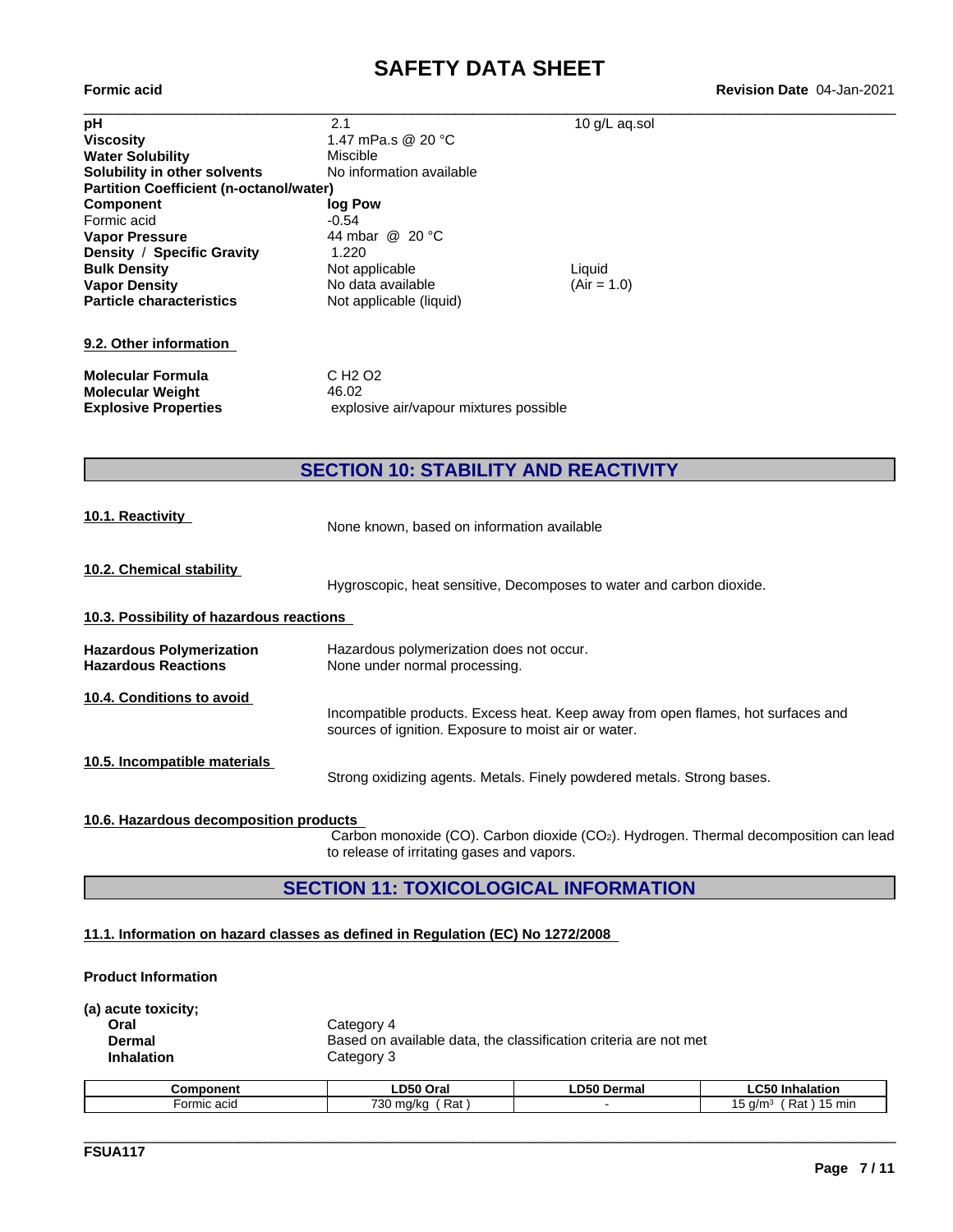$\_$  ,  $\_$  ,  $\_$  ,  $\_$  ,  $\_$  ,  $\_$  ,  $\_$  ,  $\_$  ,  $\_$  ,  $\_$  ,  $\_$  ,  $\_$  ,  $\_$  ,  $\_$  ,  $\_$  ,  $\_$  ,  $\_$  ,  $\_$  ,  $\_$  ,  $\_$  ,  $\_$  ,  $\_$  ,  $\_$  ,  $\_$  ,  $\_$  ,  $\_$  ,  $\_$  ,  $\_$  ,  $\_$  ,  $\_$  ,  $\_$  ,  $\_$  ,  $\_$  ,  $\_$  ,  $\_$  ,  $\_$  ,  $\_$  ,

**Formic acid Revision Date** 04-Jan-2021

| (b) skin corrosion/irritation;                                              | Category 1 A                                                                                                                                                                                                                                                                                                                                                                                 |
|-----------------------------------------------------------------------------|----------------------------------------------------------------------------------------------------------------------------------------------------------------------------------------------------------------------------------------------------------------------------------------------------------------------------------------------------------------------------------------------|
| (c) serious eye damage/irritation;                                          | Category 1                                                                                                                                                                                                                                                                                                                                                                                   |
| (d) respiratory or skin sensitization;<br><b>Respiratory</b><br><b>Skin</b> | Based on available data, the classification criteria are not met<br>Based on available data, the classification criteria are not met                                                                                                                                                                                                                                                         |
| (e) germ cell mutagenicity;                                                 | Based on available data, the classification criteria are not met                                                                                                                                                                                                                                                                                                                             |
| (f) carcinogenicity;                                                        | Based on available data, the classification criteria are not met                                                                                                                                                                                                                                                                                                                             |
|                                                                             | There are no known carcinogenic chemicals in this product                                                                                                                                                                                                                                                                                                                                    |
|                                                                             |                                                                                                                                                                                                                                                                                                                                                                                              |
| (g) reproductive toxicity;                                                  | Based on available data, the classification criteria are not met                                                                                                                                                                                                                                                                                                                             |
| (h) STOT-single exposure;                                                   | Based on available data, the classification criteria are not met                                                                                                                                                                                                                                                                                                                             |
| (i) STOT-repeated exposure;                                                 | Based on available data, the classification criteria are not met                                                                                                                                                                                                                                                                                                                             |
| <b>Target Organs</b>                                                        | None known.                                                                                                                                                                                                                                                                                                                                                                                  |
| (j) aspiration hazard;                                                      | Based on available data, the classification criteria are not met                                                                                                                                                                                                                                                                                                                             |
| delayed                                                                     | Symptoms / effects, both acute and Symptoms of overexposure may be headache, dizziness, tiredness, nausea and vomiting.<br>Product is a corrosive material. Use of gastric lavage or emesis is contraindicated.<br>Possible perforation of stomach or esophagus should be investigated. Ingestion causes<br>severe swelling, severe damage to the delicate tissue and danger of perforation. |
| 11.2. Information on other hazards                                          |                                                                                                                                                                                                                                                                                                                                                                                              |
| <b>Endocrine Disrupting Properties</b>                                      | Assess endocrine disrupting properties for human health. This product does not contain any<br>known or suspected endocrine disruptors.                                                                                                                                                                                                                                                       |

# **SECTION 12: ECOLOGICAL INFORMATION**

**12.1. Toxicity**

Contains a substance which is:. Harmful to aquatic organisms. The product contains following substances which are hazardous for the environment.

\_\_\_\_\_\_\_\_\_\_\_\_\_\_\_\_\_\_\_\_\_\_\_\_\_\_\_\_\_\_\_\_\_\_\_\_\_\_\_\_\_\_\_\_\_\_\_\_\_\_\_\_\_\_\_\_\_\_\_\_\_\_\_\_\_\_\_\_\_\_\_\_\_\_\_\_\_\_\_\_\_\_\_\_\_\_\_\_\_\_\_\_\_\_

| Component   | <b>Freshwater Fish</b>          | <b>Water Flea</b>    | Freshwater Algae     |
|-------------|---------------------------------|----------------------|----------------------|
| Formic acid | Leuciscus idus: $LC50 = 46-100$ | $EC50 = 34$ mg/L/48h | $EC50 = 25$ mg/L/96h |
|             | mg/L/96h                        |                      |                      |

| -----------<br>.nr                                | ---<br><b>Micro</b><br>.<br>חזה־                                                                                                                                                                                                                                                                                                                                                                                                                                                                                                                               | -ясто |
|---------------------------------------------------|----------------------------------------------------------------------------------------------------------------------------------------------------------------------------------------------------------------------------------------------------------------------------------------------------------------------------------------------------------------------------------------------------------------------------------------------------------------------------------------------------------------------------------------------------------------|-------|
| $\overline{\phantom{a}}$<br>-orr<br>nıc acıd<br>. | ----<br>ma/L<br>17 I<br>$\mathbf{u}$<br>$\frac{1}{2} \left( \frac{1}{2} \right) \left( \frac{1}{2} \right) \left( \frac{1}{2} \right) \left( \frac{1}{2} \right) \left( \frac{1}{2} \right) \left( \frac{1}{2} \right) \left( \frac{1}{2} \right) \left( \frac{1}{2} \right) \left( \frac{1}{2} \right) \left( \frac{1}{2} \right) \left( \frac{1}{2} \right) \left( \frac{1}{2} \right) \left( \frac{1}{2} \right) \left( \frac{1}{2} \right) \left( \frac{1}{2} \right) \left( \frac{1}{2} \right) \left( \frac$<br>-<br>--<br>.<br>$\cdot$ $\cdot$<br>- - - |       |

# **12.2. Persistence and degradability** Readily biodegradable

**Persistence** Miscible with water, Persistence is unlikely, based on information available.

**FSUA117**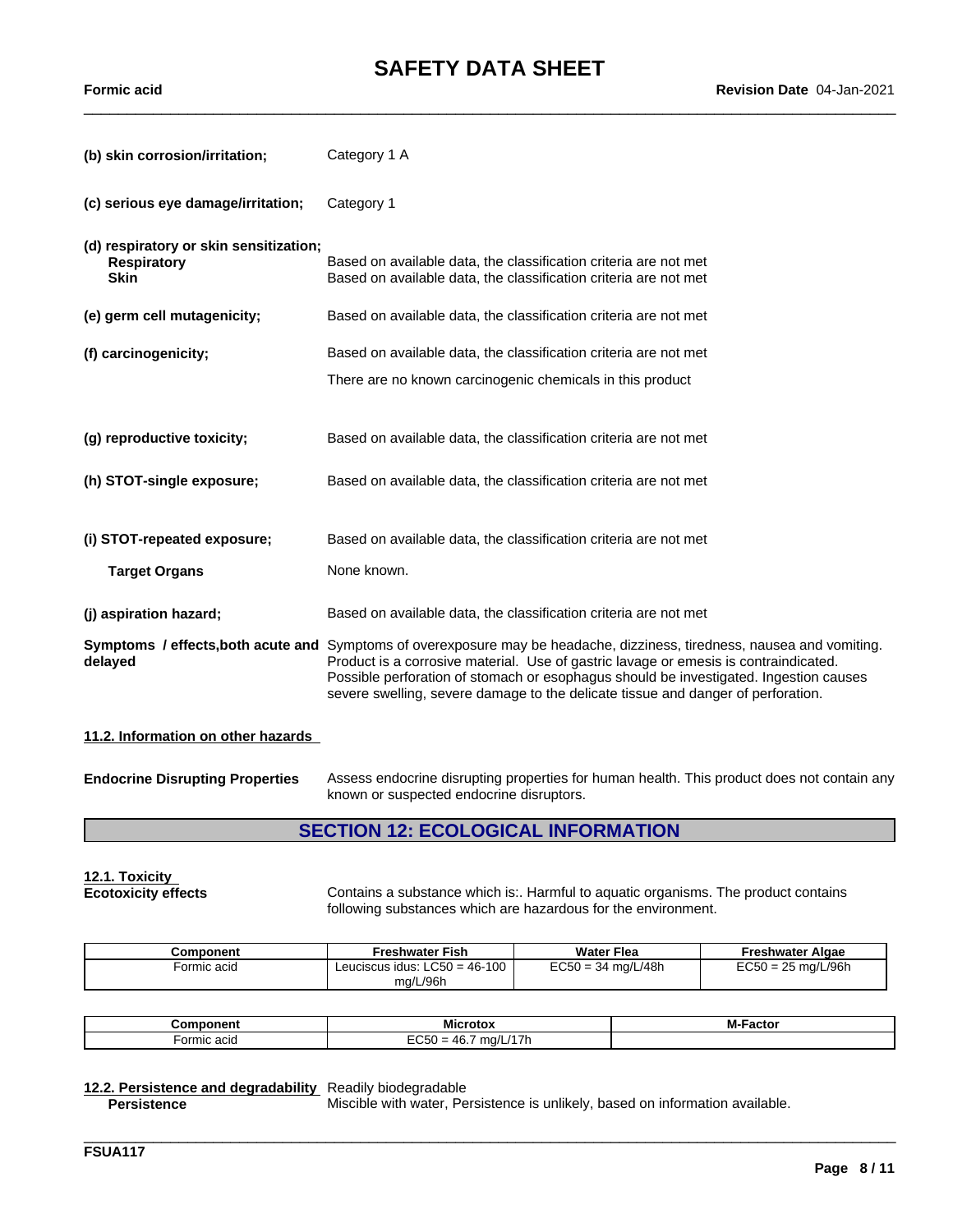**Formic acid Revision Date** 04-Jan-2021

| <b>Degradation in sewage</b><br>treatment plant                                                        | Contains substances known to be hazardous to the environment or not degradable in waste<br>water treatment plants.                                                                  |                                      |  |
|--------------------------------------------------------------------------------------------------------|-------------------------------------------------------------------------------------------------------------------------------------------------------------------------------------|--------------------------------------|--|
| 12.3. Bioaccumulative potential                                                                        | Bioaccumulation is unlikely                                                                                                                                                         |                                      |  |
| Component                                                                                              | log Pow                                                                                                                                                                             | <b>Bioconcentration factor (BCF)</b> |  |
| Formic acid                                                                                            | $-0.54$                                                                                                                                                                             | 0.22                                 |  |
| 12.4. Mobility in soil                                                                                 | The product is water soluble, and may spread in water systems. Will likely be mobile in the<br>environment due to its water solubility. Highly mobile in soils                      |                                      |  |
| 12.5. Results of PBT and vPvB<br>assessment                                                            | Substance is not considered persistent, bioaccumulative and toxic (PBT) / very persistent<br>and very bioaccumulative (vPvB).                                                       |                                      |  |
| 12.6. Endocrine disrupting<br>properties<br><b>Endocrine Disruptor Information</b>                     | This product does not contain any known or suspected endocrine disruptors                                                                                                           |                                      |  |
| 12.7. Other adverse effects<br><b>Persistent Organic Pollutant</b><br><b>Ozone Depletion Potential</b> | This product does not contain any known or suspected substance<br>This product does not contain any known or suspected substance                                                    |                                      |  |
|                                                                                                        | <b>SECTION 13: DISPOSAL CONSIDERATIONS</b>                                                                                                                                          |                                      |  |
| 13.1. Waste treatment methods                                                                          |                                                                                                                                                                                     |                                      |  |
| <b>Waste from Residues/Unused</b><br><b>Products</b>                                                   | Waste is classified as hazardous. Dispose of in accordance with the European Directives<br>on waste and hazardous waste. Dispose of in accordance with local regulations.           |                                      |  |
| <b>Contaminated Packaging</b>                                                                          | Dispose of this container to hazardous or special waste collection point. Empty containers<br>retain product residue, (liquid and/or vapor), and can be dangerous. Keep product and |                                      |  |

| European Waste Catalogue (EWC) | According to the European Waste Catalog, Waste Codes are not product specific, but        |
|--------------------------------|-------------------------------------------------------------------------------------------|
|                                | application specific.                                                                     |
| <b>Other Information</b>       | Do not flush to sewer. Waste codes should be assigned by the user based on the            |
|                                | application for which the product was used. Can be landfilled or incinerated, when in     |
|                                | compliance with local regulations. Do not empty into drains. Large amounts will affect pH |
|                                | and harm aquatic organisms.                                                               |

empty container away from heat and sources of ignition.

# **SECTION 14: TRANSPORT INFORMATION**

\_\_\_\_\_\_\_\_\_\_\_\_\_\_\_\_\_\_\_\_\_\_\_\_\_\_\_\_\_\_\_\_\_\_\_\_\_\_\_\_\_\_\_\_\_\_\_\_\_\_\_\_\_\_\_\_\_\_\_\_\_\_\_\_\_\_\_\_\_\_\_\_\_\_\_\_\_\_\_\_\_\_\_\_\_\_\_\_\_\_\_\_\_\_

### **IMDG/IMO**

| 14.1. UN number                  | UN1779             |
|----------------------------------|--------------------|
| 14.2. UN proper shipping name    | <b>FORMIC ACID</b> |
| 14.3. Transport hazard class(es) |                    |
| <b>Subsidiary Hazard Class</b>   |                    |
| 14.4. Packing group              |                    |
|                                  |                    |

**ADR** 

| 14.1. UN number                  | UN1779             |
|----------------------------------|--------------------|
| 14.2. UN proper shipping name    | <b>FORMIC ACID</b> |
| 14.3. Transport hazard class(es) | 8                  |
| <b>Subsidiary Hazard Class</b>   |                    |
| 14.4. Packing group              |                    |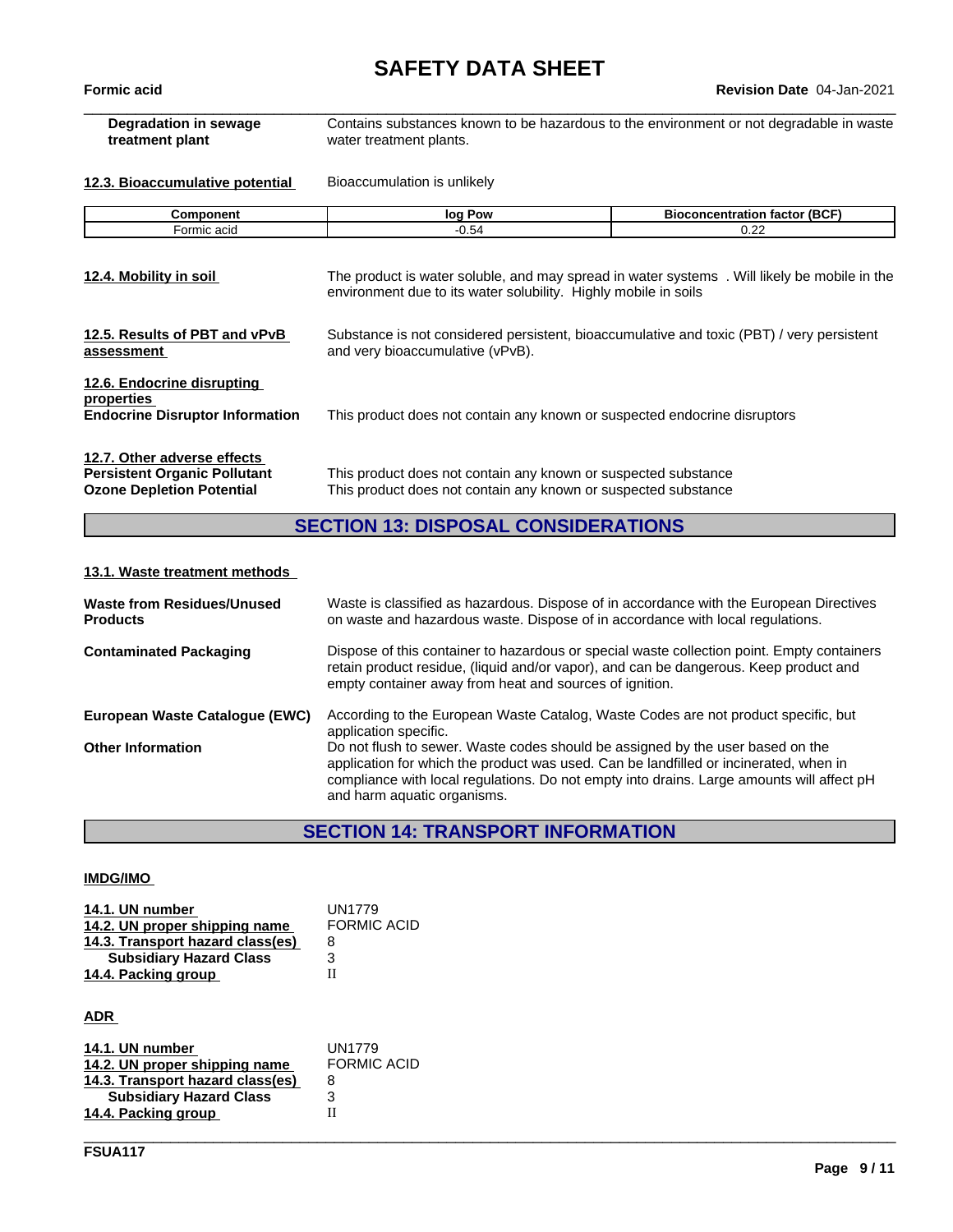$\_$  ,  $\_$  ,  $\_$  ,  $\_$  ,  $\_$  ,  $\_$  ,  $\_$  ,  $\_$  ,  $\_$  ,  $\_$  ,  $\_$  ,  $\_$  ,  $\_$  ,  $\_$  ,  $\_$  ,  $\_$  ,  $\_$  ,  $\_$  ,  $\_$  ,  $\_$  ,  $\_$  ,  $\_$  ,  $\_$  ,  $\_$  ,  $\_$  ,  $\_$  ,  $\_$  ,  $\_$  ,  $\_$  ,  $\_$  ,  $\_$  ,  $\_$  ,  $\_$  ,  $\_$  ,  $\_$  ,  $\_$  ,  $\_$  ,

#### **IATA**

| 14.1. UN number                    | UN1779                          |
|------------------------------------|---------------------------------|
| 14.2. UN proper shipping name      | <b>FORMIC ACID</b>              |
| 14.3. Transport hazard class(es)   | 8                               |
| <b>Subsidiary Hazard Class</b>     | 3                               |
| 14.4. Packing group                | Н                               |
|                                    |                                 |
| 14.5. Environmental hazards        | No hazards identified           |
|                                    |                                 |
| 14.6. Special precautions for user | No special precautions required |
|                                    |                                 |
| 14.7. Maritime transport in bulk   | Not applicable, packaged goods  |
| according to IMO instruments       |                                 |

# **SECTION 15: REGULATORY INFORMATION**

#### **15.1. Safety, health and environmental regulations/legislation specific for the substance or mixture**

#### **International Inventories**

X = listed, Europe (EINECS/ELINCS/NLP), U.S.A. (TSCA), Canada (DSL/NDSL), Philippines (PICCS), China (IECSC), Japan (ENCS), Australia (AICS), Korea (ECL).

| Component   | <b>EINECS</b>                 | <b>ELINCS</b> | <b>NLF</b> | <b>TSCA</b> | <b>DSL</b> | <b>NDSL</b> | <b>PICCS</b> | <b>ENCS</b> | <b>IECSC</b> | <b>AICS</b> | KECL |
|-------------|-------------------------------|---------------|------------|-------------|------------|-------------|--------------|-------------|--------------|-------------|------|
| Formic acid | 200<br>$-570-$<br><b>UI</b> U |               |            |             |            |             |              |             |              |             |      |

# Regulation (EC) No 649/2012 of the European Parliament and of the Council of 4 July 2012 concerning the export and **import of dangerous chemicals**

Not applicable

#### **National Regulations**

**WGK Classification** See table for values

| nonent      | <br>Water<br>(VwVwS)<br>≧armany<br>Classification<br>JUHIT J | Class<br>тΔ.,<br>.uft<br>Germany            |
|-------------|--------------------------------------------------------------|---------------------------------------------|
| -ormic acio | <b>WGK</b>                                                   | Class<br>(Massenkonzentration)<br>ma/m<br>∼ |

**UK** - Take note of Control of Substances Hazardous to Health Regulations (COSHH) 2002 and 2005 Amendment

#### **15.2. Chemical safety assessment**

A Chemical Safety Assessment/Report (CSA/CSR) has been conducted by the manufacturer/importer

### **SECTION 16: OTHER INFORMATION**

\_\_\_\_\_\_\_\_\_\_\_\_\_\_\_\_\_\_\_\_\_\_\_\_\_\_\_\_\_\_\_\_\_\_\_\_\_\_\_\_\_\_\_\_\_\_\_\_\_\_\_\_\_\_\_\_\_\_\_\_\_\_\_\_\_\_\_\_\_\_\_\_\_\_\_\_\_\_\_\_\_\_\_\_\_\_\_\_\_\_\_\_\_\_

#### **Full text of H-Statements referred to undersections 2 and 3**

H226 - Flammable liquid and vapor

H302 - Harmful if swallowed

H331 - Toxic if inhaled

H314 - Causes severe skin burns and eye damage

H318 - Causes serious eye damage

EUH071 - Corrosive to the respiratory tract